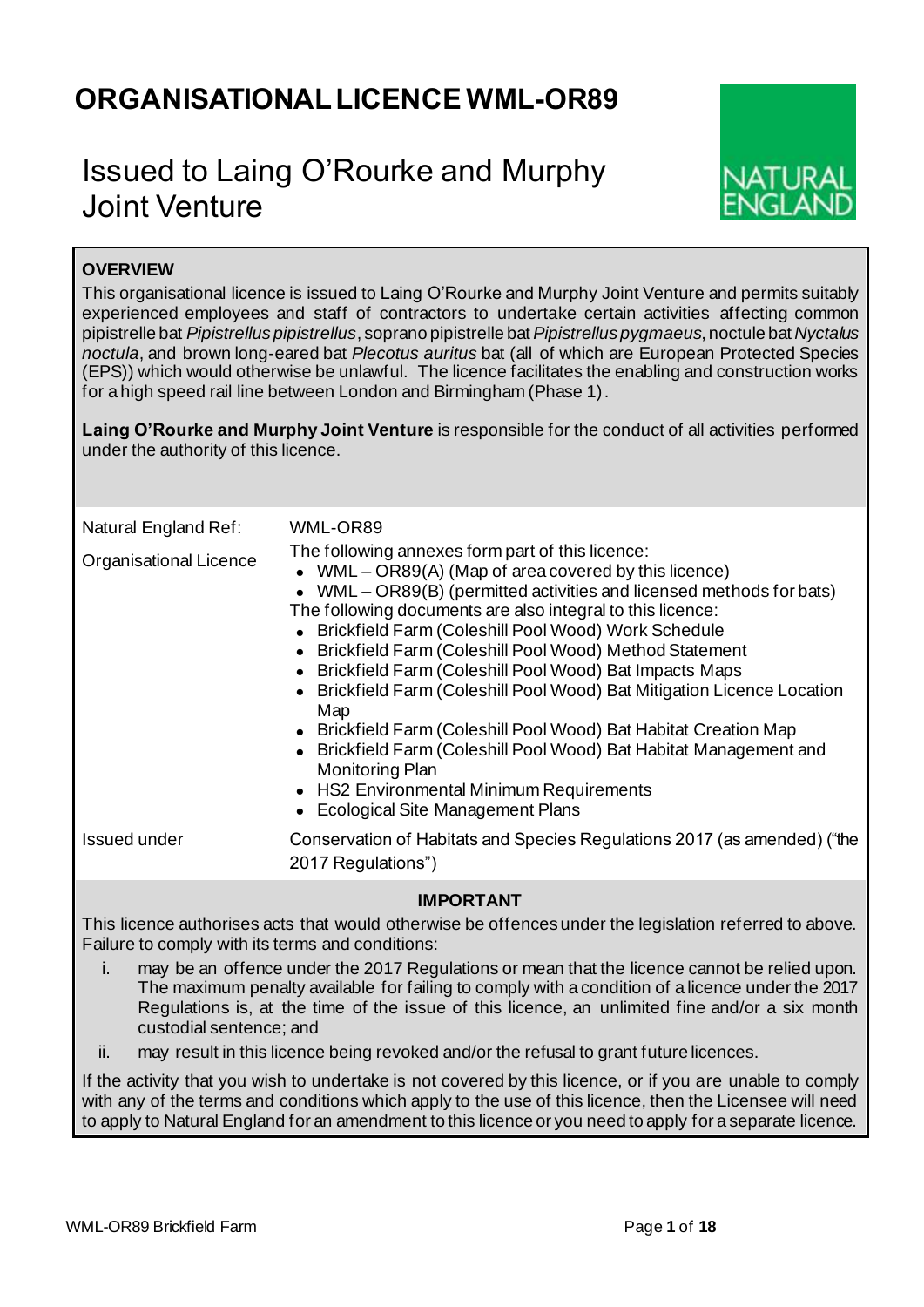This licence is not a consent or assent for the purposes of Part II of the Wildlife and Countryside Act 1981 (as amended) ("the 1981 Act") in respect to Sites of Special Scientific Interest. It is your responsibility to get consent if required (see Information & Advice note c).

Under the Conservation of Habitats and Species Regulations 2017 Natural England has granted this licence to affect common pipistrelle bat *Pipistrellus pipistrellus*, soprano pipistrelle bat *Pipistrellus pygmaeus*, noctule bat *Nyctalus noctula* and brown long-eared bat *Plecotus auritus*, for the purpose of:

**Imperative reasons of overriding public interest including those of a social or economic nature and beneficial consequences of primary importance for the environment, under regulation 55(2)(e) of the 2017 Regulations, being satisfied that as regards the purpose specified in this licence that there is no satisfactory alternative and that the actions authorised will not be detrimental to the maintenance of the populations of the species concerned at a favourable conservation status in their natural range.**

to: **Laing O'Rourke and Murphy Joint Venture** (hereafter referred to as the "**Licensee**") of 6 th Floor, Cornerblock, Two Cornwall Street, Birmingham, West Midlands, B3 2DX.

**To:** Carry out the activities detailed in

• Annex WML – OR89(B)

**Between the dates of:** 15 June 2021 and 31st December 2031

**Project Description:** Licensed activities associated with enabling and construction works for a high speed rail line between London and Birmingham (Phase 1).

**At:** The Licensed Area shown as in blue hatch on the map in Annex WML-OR89(A).

This licence is granted subject to the Licensee, including its servants and named agents, adhering to:

- the licence terms and conditions specified below and in the Annexes to this licence: and
- the Brickfield Farm (Coleshill Pool Wood) Method Statement, the Brickfield Farm (Coleshill Pool Wood) Work Schedule, the Brickfield Farm (Coleshill Pool Wood) Bats Impacts Map, the Brickfield Farm (Coleshill Pool Wood) Bat Compensation Maps, and the HS2 Environmental Minimum Requirements.

Terms and requirements that express conditionality are conditions of this licence whether so called or not.

The headings used in this licence and its Annexes are for convenience only and shall have no effect upon the interpretation of this licence or its conditions.

| <b>DEFINITIONS used in this licence</b> |                                                                                                                                                                                                                                                     |  |  |  |  |  |  |
|-----------------------------------------|-----------------------------------------------------------------------------------------------------------------------------------------------------------------------------------------------------------------------------------------------------|--|--|--|--|--|--|
| Accredited Agent(s)                     | A suitably trained and experienced person who has been appointed by the<br>Named Ecologist (in accordance with Condition 3) and who is able to carry<br>out work under this licence without the personal supervision of the Named<br>Ecologist.     |  |  |  |  |  |  |
| <b>Appointed Person</b>                 | An employee of the Licensee who is nominated to act as a single point of<br>contact for Natural England with regard to this licence and is responsible<br>for overseeing use of the licence, including record keeping, reporting and<br>compliance. |  |  |  |  |  |  |
| Assistant(s)                            | A person assisting a Named Ecologist or Accredited Agent who has been<br>appointed by the Named Ecologist (in accordance with Condition 3) and                                                                                                      |  |  |  |  |  |  |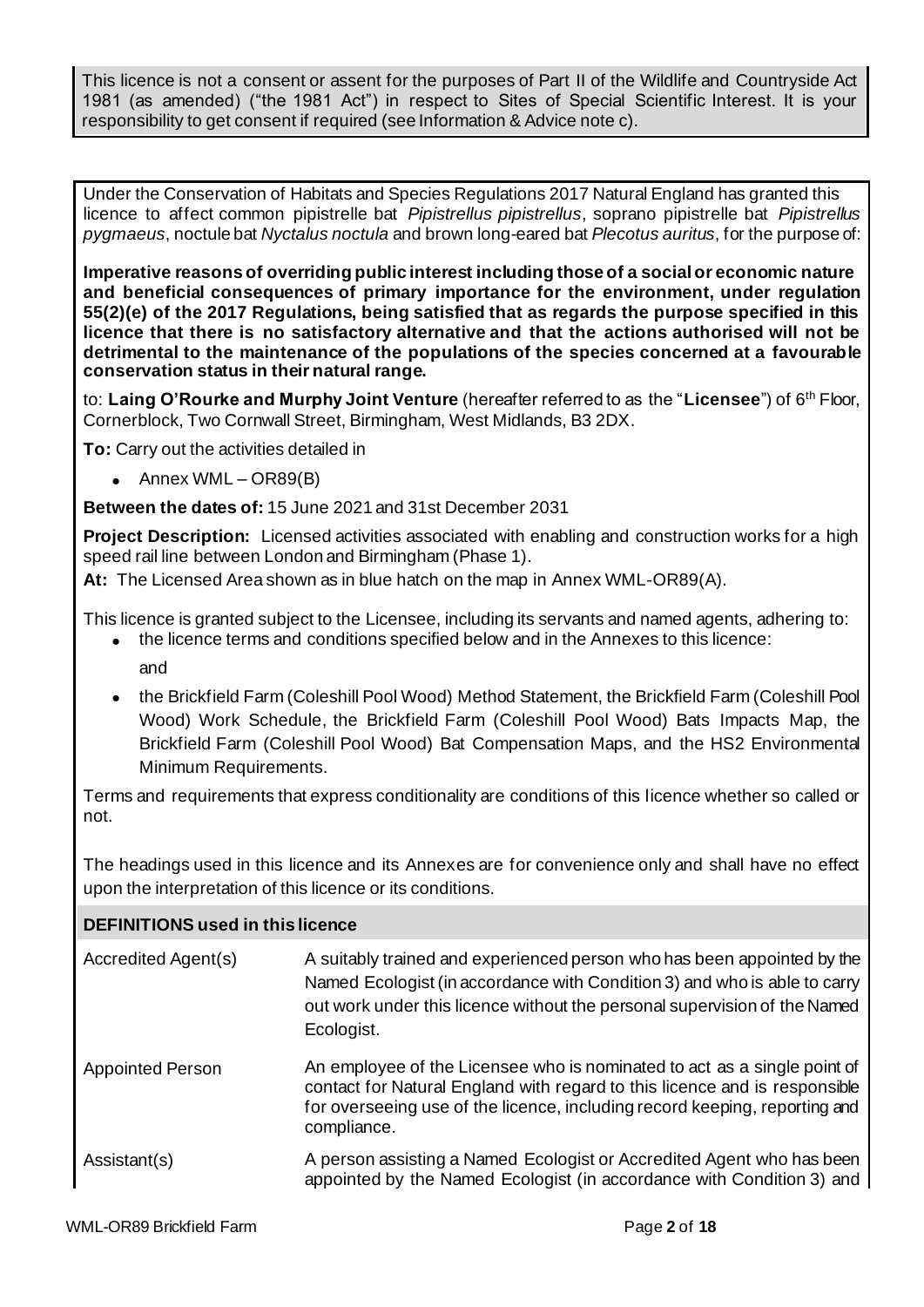|                                                                                                  | who is only authorised to act under this licence whilst they are under the<br>direct supervision of the Named Ecologist or an Accredited Agent.                                                                                                                                                                                                                                                                                                                                                                                                                                    |
|--------------------------------------------------------------------------------------------------|------------------------------------------------------------------------------------------------------------------------------------------------------------------------------------------------------------------------------------------------------------------------------------------------------------------------------------------------------------------------------------------------------------------------------------------------------------------------------------------------------------------------------------------------------------------------------------|
| <b>HS2 Environmental</b><br><b>Minimum Requirements</b>                                          | The environmental minimum requirements set out the government's high<br>level environmental and sustainability commitments that accompany the<br>High Speed Rail (London - West Midlands) Act 2017.                                                                                                                                                                                                                                                                                                                                                                                |
| <b>Ecological Site</b><br>Management Plans<br>(ESMPs)                                            | HS2 Ltd Contractors are required to produce ESMPs for habitat creation<br>areas, designated sites and ancient woodlands, as prescribed by<br>paragraph 4.8.3 of the Environmental Minimum Requirements (EMRs).<br>These plans set out the site-specific control measures for HS2 contractors<br>working within local authorities along the Phase One route.                                                                                                                                                                                                                        |
| Licensed Area                                                                                    | The area covered by this licence including Brickfield Farm (Coleshill Pool<br>Wood) at SP 197 855 shown as shown as in blue hatch on the map in<br>Annex WML-OR89(A).                                                                                                                                                                                                                                                                                                                                                                                                              |
| Named Ecologist                                                                                  | $\vert$ ), being a professional<br>ecological consultant who has satisfied Natural England that he has the<br>relevant skills, knowledge and experience of the species concerned (or<br>such other person as approved in writing by Natural England) and who is<br>authorised by the Licensee to act on its behalf for the purposes of this<br>licence.                                                                                                                                                                                                                            |
| <b>Brickfield Farm (Coleshill</b><br>Pool Wood) Bat Impacts<br>Maps                              | The three impact maps, given reference numbers Figure D Impact Plan<br>dated 30 April 2021, Figure Da Impacts Plan showing damage, destruction<br>and retention - high and moderate potential trees dated 30 April 2021 and<br>Figure Db Impacts Plan showing damage, destruction and retention - data<br>deficient trees (1/2) dated 04 November 2020 and (2/2) dated 30 April<br>2021, of the Licenced Area submitted to Natural England on 04 May 2021,<br>or the latest revised version that has been submitted by the Licensee and<br>approved in writing by Natural England. |
| <b>Bat Mitigation Licence</b><br><b>Location Map</b>                                             | The map, given reference number C5a Location Map dated 30 April 2021,<br>of the Licenced Area submitted to Natural England on 04 May 2021, or the<br>latest revised version that has been submitted by the Licensee and<br>approved in writing by Natural England.                                                                                                                                                                                                                                                                                                                 |
| <b>Brickfield Farm (Coleshill</b><br>Pool Wood) Bat Habitat<br><b>Creation Maps</b>              | The map, given reference number Figure E3 Specifications for Mitigation /<br>Compensation dated 30 April 2021, of the Licenced Area submitted to<br>Natural England on 04 May 2021, or the latest revised version that has<br>been submitted by the Licensee and approved in writing by Natural<br>England.                                                                                                                                                                                                                                                                        |
| <b>Brickfield Farm (Coleshill</b><br>Pool Wood) Method<br><b>Statement</b>                       | The method statement for bats at the Licensed Area, submitted to Natural<br>England using template WML-A13.3 (01/19) on 04 May 2021 or the latest<br>revised version that has been submitted by the Licensee and approved in<br>writing by Natural England.                                                                                                                                                                                                                                                                                                                        |
| <b>Brickfield Farm (Coleshill</b><br>Pool Wood) Bat Habitat<br>Management and<br>Monitoring Plan | Appendix E - Brickfield Mitigation and Compensation Additional<br>Information and Figure E4 Monitoring, management and maintenance plan<br>dated 30 April 2021 submitted to Natural England on 04 May 2021, or the<br>latest revised version that has been submitted by the Licensee and<br>approved in writing by Natural England.                                                                                                                                                                                                                                                |
| <b>Brickfield Farm (Coleshill</b><br>Pool Wood) Work<br>Schedule                                 | The schedule of works at the Licensed Area, submitted to Natural England<br>dated 30 April 2020 using template WML-A13a-E5a&b, or the latest<br>revised version that has been submitted by the Licensee and approved in                                                                                                                                                                                                                                                                                                                                                            |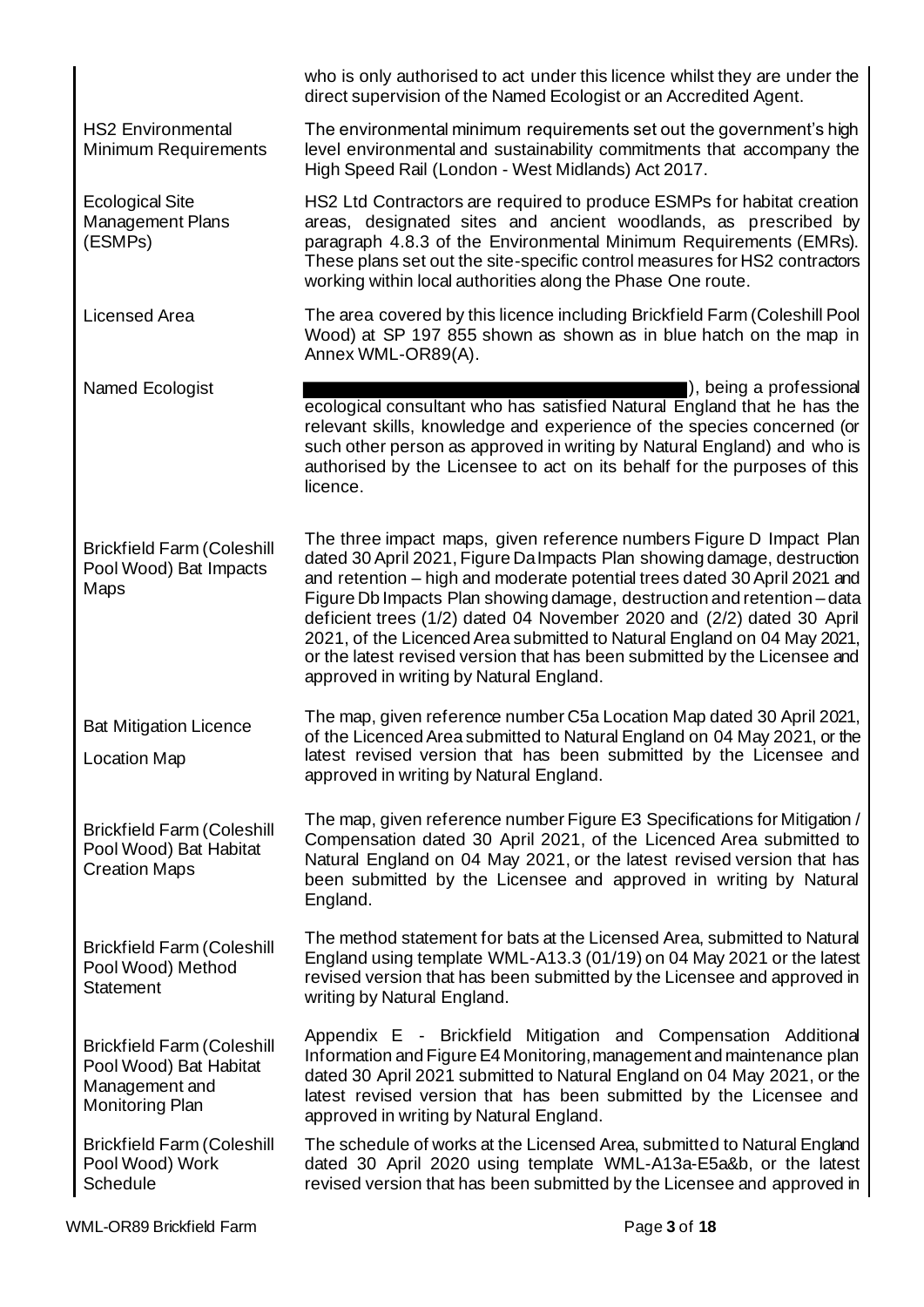writing by Natural England.

References to specific sections, figures or other parts of a document apply to the relevant section, figure or part in the revised and approved version unless otherwise stated.

## **LICENCE CONDITIONS**

1. This licence includes Annex WML-OR89(A) and Annex WML-OR89(B), which contain additional terms and conditions of use.

# **People authorised to use this licence**

- 2. Licensed activities may only be carried out under this licence by:
	- a) the Named Ecologist;
	- b) Accredited Agents; and
	- c) Assistants.
- 3. An Accredited Agent or Assistant must carry a signed copy of the authorisation letter from the Named Ecologist, appointing them by name for the purpose of this licence, while carrying out licensed activities in the Licensed Area and must produce this authorisation letter to any police or Natural England officer on request.

# **Working under this licence**

- 4. The Licensee has primary responsibility for ensuring that all activities carried out in the Licensed Area comply with the terms and conditions of the licence.
- 5. Before commencing activities under this licence, the Licensee shall nominate an Appointed Person whose details will be provided to Natural England in writing to oversee use of this licence. The Licensee shall promptly update Natural England in writing of a replacement Appointed Person if that person changes.
- 6. The Named Ecologist is responsible for undertaking and/or overseeing the work undertaken in respect of the licensed species. The Named Ecologist is responsible for checking the suitability and competence of any Accredited Agents or Assistants employed in the Licensed Area to undertake the required duties.
- 7. The Licensee and all persons acting under this licence must comply with:
	- a) the terms and conditions of this licence and its Annexes WML OR89(A) and WML OR89(B); and
	- b) the Brickfield Farm (Coleshill Pool Wood) Method Statement, Bat Mitigation Licence, Brickfield Farm (Coleshill Pool Wood) Location Map, the Brickfield Farm (Coleshill Pool Wood) Work Schedule, the Brickfield Farm (Coleshill Pool Wood) Bat Impacts Map and the Brickfield Farm (Coleshill Pool Wood) Bat Compensation Maps; and
	- c) HS2 Environmental Minimum Requirements.
- 8. If there are conflicts or inconsistencies between commitments in the documents in condition 7(b) and the terms and conditions of this licence and its annexes, the licence and annexes will prevail. Any other conflicts or inconsistencies between the documents in condition 7(b) will be interpreted on a precautionary basis to ensure the protection of bats.
- 9. While engaged in licensed activities, the Licensee shall make a copy of the licence and its Annexes available for inspection on each site in the Licensed Area where the activities are taking place and shall produce it on demand to any constable or an officer of Natural England.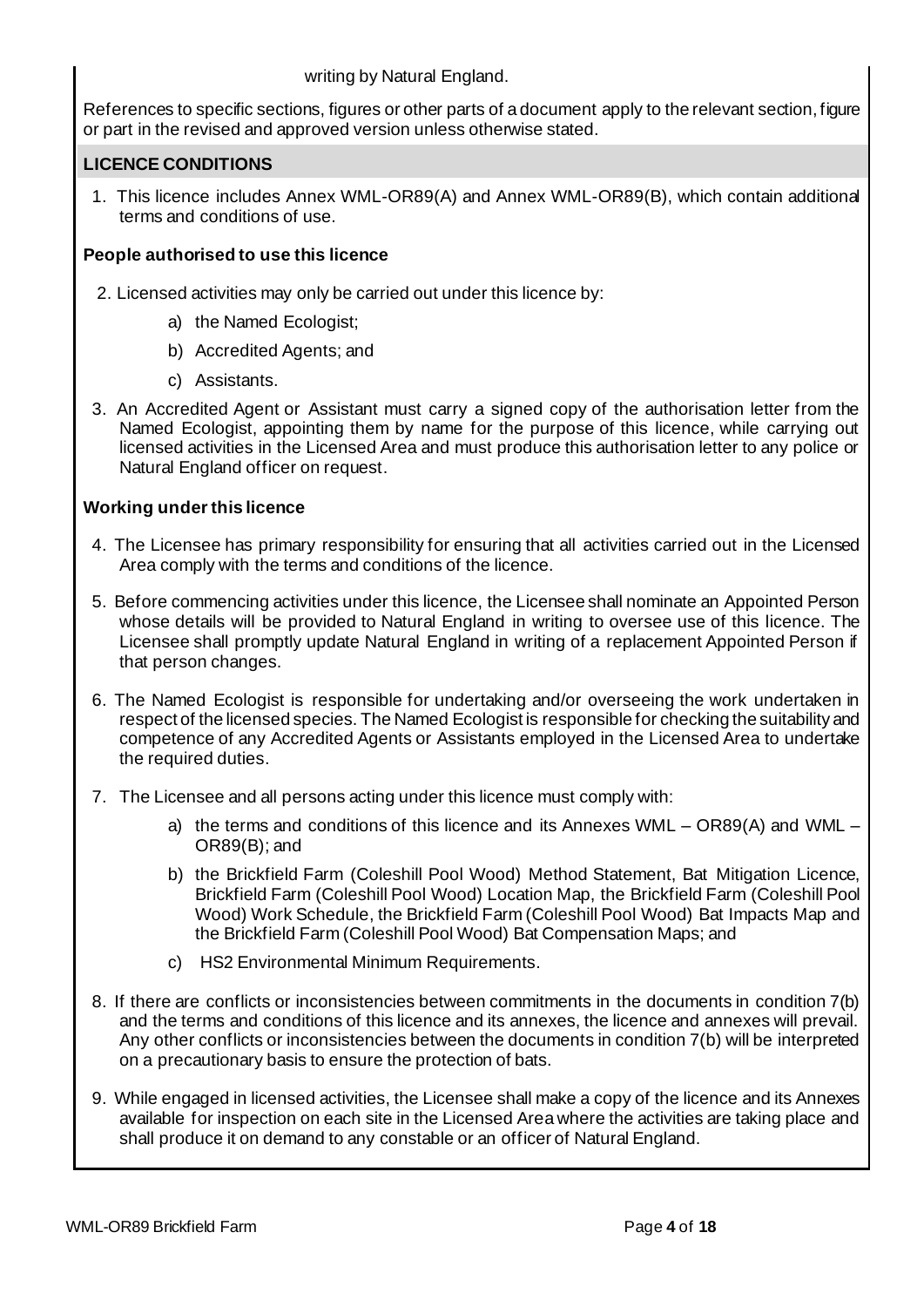10.All reasonable precautions must be taken to ensure that unnecessary suffering and harm to the species covered by this licence is avoided.

# **Where the licence may be used**

11. This licence may only be used within the Licensed Area and for the activities specified in Annex WML–OR89(B).

# **Surveying and Monitoring**

- 12.Pre felling surveys must be appropriately resourced and undertaken at suitable times and in accordance with Annex WML-OR89(B).
- 13.Monitoring must be undertaken in accordance with section E4.2b of the Brickfield Farm (Coleshill Pool Wood) Method Statement and The Brickfield Farm (Coleshill Pool Wood) Bat Habitat Management and Monitoring Plan (see definition above). Any relevant amendments to monitoring will be agreed with Natural England through a licence modification request and the Strategy will be reviewed before the end of the licence.

# **Recording and reporting requirements**

- 14.The Licensee must maintain a record of all bat-related activities carried out under the authority of this licence necessary for reporting to Natural England, including (as a minimum):
	- a) a list of all persons authorised to act under the licence and in what capacity (i.e. Accredited Agent or Assistant);
	- b) any action undertaken under this licence;
	- c) any mitigation or compensation provision;
	- d) any surveying and monitoring conducted;
	- e) any dead or injured bat found in the Licensed Area; and
	- f) any incidents or reports of activities in breach of this licence, including details of steps taken, and any disciplinary, remedial or corrective action.

These records are to be kept until two years after the final licensed action is undertaken and are to be made available for inspection by Natural England at any reasonable time.

- 15.Survey and monitoring records for bats must be submitted to the Local Biological Record Centre and to the relevant national recording scheme (or National Biodiversity Network (NBN) Atlas if there is no appropriate scheme) every other year.
- 16.An annual report of activities conducted under this licence must be sent by the Licensee to Natural England (at the address given below) for the first reporting year of 15 June 2021 – 31 December 2021 and submitted by 14 January 2022, and thereafter by 14 January for each subsequent reporting year of 01 January – 31 December, even if the licence is not used.
- 17.The long-term Mitigation, Monitoring and Management of the site will be reviewed after 8 years.

# **Future management**

18.All ESMPs applicable to the Licensed Area, or any part of it, must be updated to include the bat specific habitat management, maintenance and monitoring by or on behalf of the Licensee before the 31<sup>st</sup> September 2021, or prior to required actions and in line with the licensing requirements of the Brickfield Farm (Coleshill Pool Wood) Method Statement and Brickfield Farm (Coleshill Pool Wood) Bat Habitat Management and Monitoring Plan (see definition above). The Licensee shall ensure compliance with the requirements of all ESMPs applicable to the Licensed Area, or any part of it, for the full period of the licence and will consult with Natural England in relation to any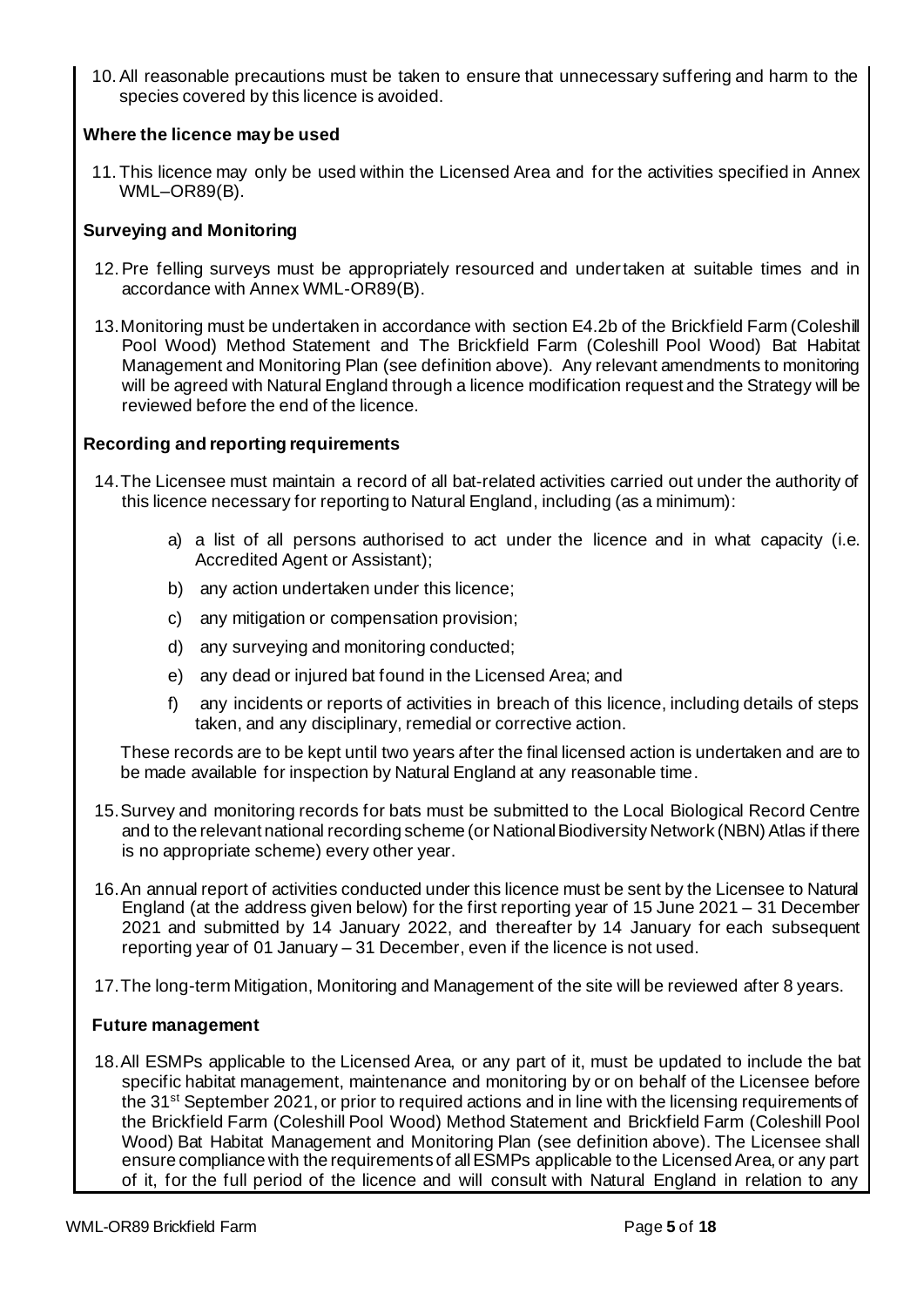amendment or proposed amendment to any such ESMP.

# **Licence compliance**

- 19.For the purpose of ascertaining whether the conditions of this licence are being, or have been, complied with, the Licensee, the Named Ecologist and each Accredited Agent, Appointed Person and Assistant shall permit an officer of Natural England reasonable access to land where operations are being undertaken under this licence. Officers of Natural England shall also be permitted to be present during any operations carried out under the authority of this licence. Any such officer of Natural England may be required to produce his/her identification on demand and will be permitted to be accompanied by such persons as he/she considers necessary for the purpose of the visit. The Named Ecologist and each Accredited Agent, Appointed Person and Assistant shall give all reasonable assistance to an officer of Natural England and any persons accompanying him/her.
- 20.Failure to comply with the terms and conditions of this licence (including the recording and reporting requirements) will, by default, render this licence null and void and it may not be relied upon until such time that Natural England confirms in writing that its use may resume.
- 21.Natural England must be informed of all breaches to this licence within 48 hours of the Licensee becoming aware of a breach occurring. Unless advised otherwise by Natural England, the Licensee must take the necessary steps to address any breaches or poor practice identified as soon as practicable.

| Issued by and on behalf of Natural England on: | 14 July 2021 |
|------------------------------------------------|--------------|

# **INFORMATION and ADVICE**

- a. Any requests for information in a licence will be considered under the Environmental Information Regulations 2004 and the Freedom of Information Act 2000 as appropriate.
- b. The licence may be modified, extended, terminated or revoked at any time by Natural England or the Secretary of State, but this will not be done unless there are good reasons for doing so.
- c. This licence conveys no authority for actions prohibited by any other legislation. For example, anyone acting under this licence is not exempt from the provisions of Section 28E of the 1981 Act. This means that owners/occupiers are obliged to give notice to Natural England if they propose to carry out an operation likely to damage a Site of Special Scientific Interest (SSSI). To identify SSSIs and the features for which they are designated, refer to www.magic.gov.uk. For further advice or to request consent for an activity please contact the Natural England 'Responsible Officer' for the relevant site(s). Contact details are available from the Natural England Enquiry Service (see below).
- d. No person convicted on or after 1 January 2010 of an offence under the Conservation of Habitats and Species Regulations 2017, the 1981 Act, the Protection of Badgers Act 1992, the Deer Act 1991, the Hunting Act 2004, the Wild Mammals (Protection) Act 1996, the Animal Welfare Act 2006 or the Protection of Animals Act 1911 (all as amended) may use this licence without the permission of Natural England unless, in respect of that offence, either:
	- i. they are a rehabilitated person for the purposes of the Rehabilitation of Offenders Act 1974 and their conviction is treated as spent; or
	- ii. a court has made an order discharging them absolutely.

Any request to use the licence by a person to whom this note applies will be considered on its merits.

e. The common name or names of species given in the Licence, Annexes, and associated documents are included by way of guidance only; in the event of any dispute or proceedings, it is the scientific name of a species that will be taken into account.

### **Training requirements**

f. Training must be relevant to the conditions and the activities permitted by the licence and should be undertaken at regular intervals. This should include: identification of European and other protected species, and non-native species relevant to the activities authorised by this licence and signs indicating they may be present; surveying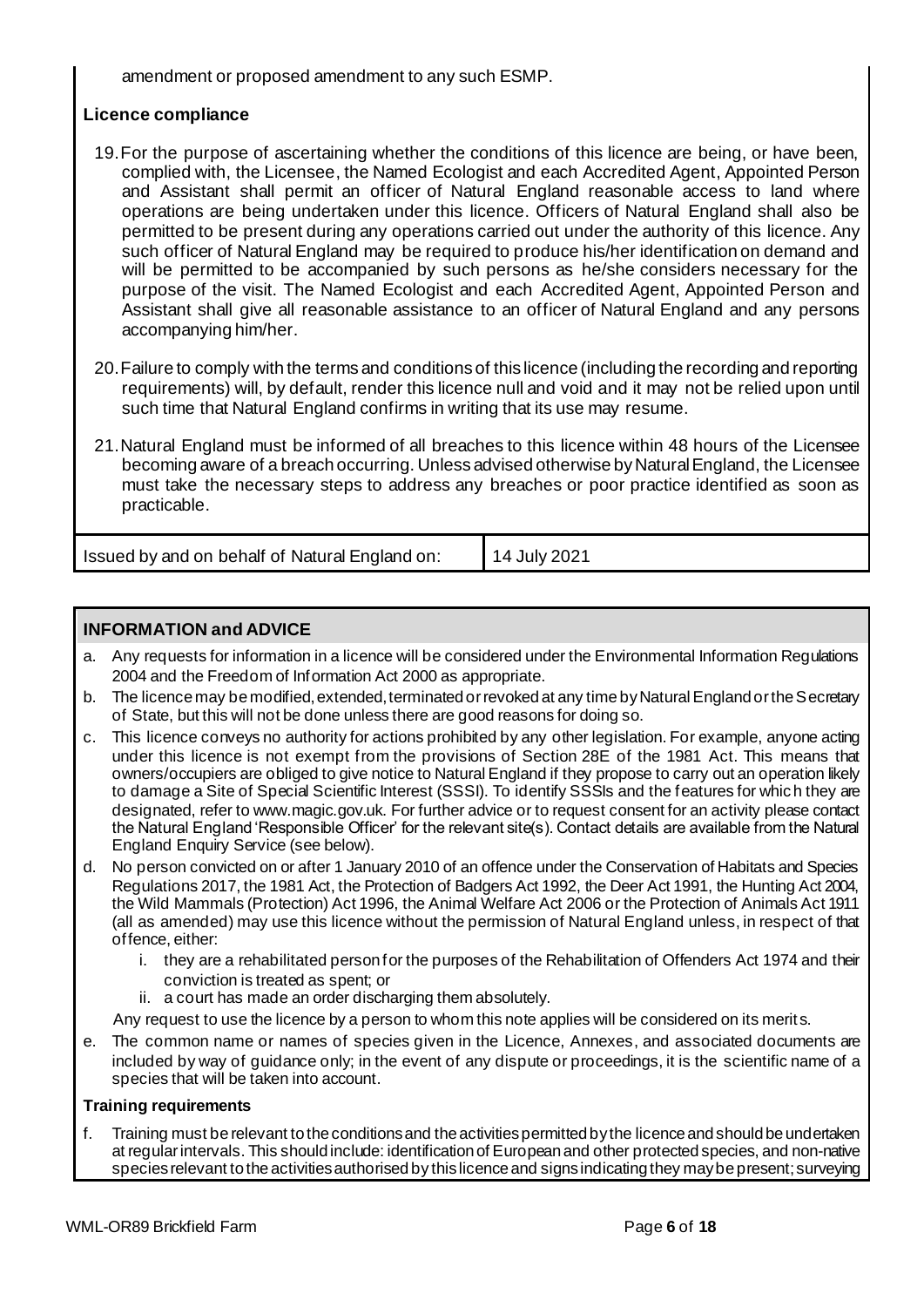techniques; best practice guidance and reasonable avoidance measures; mitigation techniques and methods, and a working knowledge of the relevant law.

### **General Welfare Considerations**

- g. Persons acting under this licence may photograph any protected species named in this licence in connection with licensed work provided that this causes no additional disturbance or any other harm.
- h. Under the Animal Welfare Act 2006 it is an offence to cause any unnecessary suffering to an animal under the control of man (section 4). This applies to the treatment of animals (including non-target species) held in nets, traps, etc.

### **The limits of licences**

- i. Licences permit action only for the purposes specified on that licence.
- j. Licences do not permit actions prohibited under any other legislation (unless it is clearly stated that the licence does), nor do they confer any right of entry upon land.
- k. Unless otherwise stated the provisions of Natural England licences only apply landward of the mean low water mark in England. The Marine Management Organisation is responsible for all licensing seaward of the mean low water mark.
- l. No work shall be carried out under this licence on a National Nature Reserve except with the prior written permission of Natural England's 'SSSI Adviser' for the relevant site(s) (contact details available from Enquiry Service – see below).

#### **Compliance and enforcement**

- m. The Licensee is expected to monitor compliance with the licence and to take action in the event that poor practice and/or non-compliance are identified. A person may be barred from using this licence by Natural England, for example, if that person breaches the conditions of this licence. In these circumstances Natural England will notify the Licensee.
- n. Natural England checks compliance with licences and the attached conditions. Where breaches are identified, these may be subject to enforcement action.

#### **Contact details for Natural England Other useful contacts**

*For licensing enquiries (& Reporting):* **Telephone** 020 802 61089 **Email** HS2wildlifelicensing@naturalengland.org.uk **Postal address** Wildlife Licensing, Natural England, Horizon House, Deanery Road, Bristol BS1 5AH *For other enquiries use the Enquiry Service:* **Telephone** 0300 060 3900 **Email** enquiries@naturalengland.org.uk **Web** Natural England - GOV.UK **Local Record Centres**: to find out where your nearest Local Record Centre is visit the Association of Local Environmental Record Centres website at: http://www.alerc.org.uk/find-anlrc.html **Legislation**: to view the full text of the legislation referred to in this licence visit http://www.legislation.gov.uk **Feedback and Complaints:** we welcome and value your compliments, complaints, suggestions and comments about our services. Please see our 'Contact us' section for more details. https://www.gov.uk/government/organisations/naturalengland#org-contacts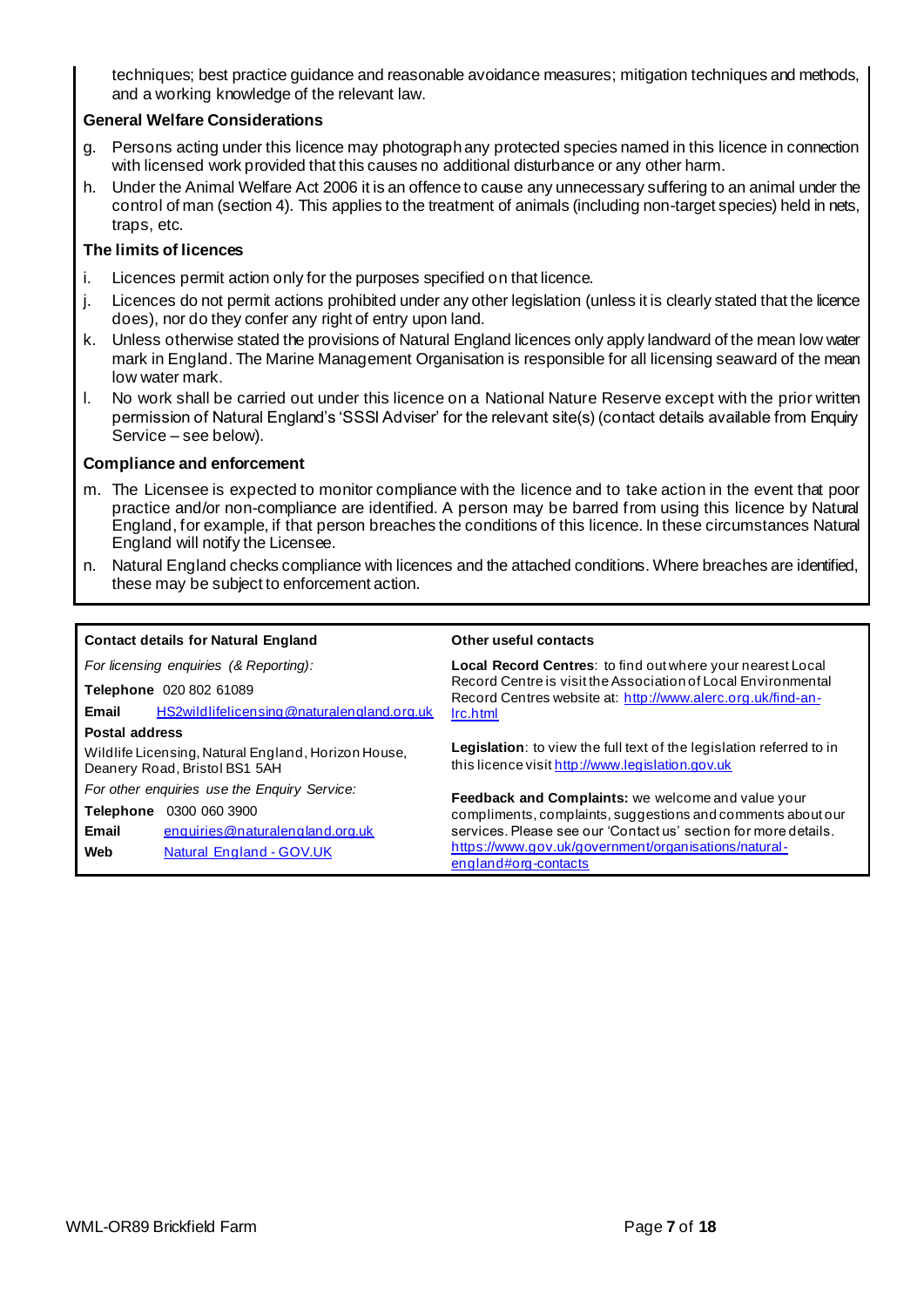# **Using and Sharing Your Information**

#### **Who is collecting my data?**

The data controller is Natural England, Foss House, Kings Pool, 1-2 Peasholme Green, York, Y01 7PX. You can contact the Natural England Data Protection Manager at: Natural England, County Hall, Spetchley Road, Worcester, WR5 2NP; foi@naturalengland.org.uk.

Any questions about how we are using your personal data and your associ ated rights should be sent to the above contact. The Data Protection Officer responsible for monitoring that Natural England is meeting the requirements of the legislation is: Defra group Data Protection Officer, Department for Environment, Food and Rural Affairs, SW Quarter, 2nd floor, Seacole Block, 2 Marsham Street, London SW1P 4DF. DefraGroupDataProtectionOfficer@defra.gsi.gov.uk.

### **What of my data is being collected and how is it used? What is the legal basis for the processing?**

The information on the licence application form and any supporting material will be used by Natural England to undertake our licensing functions. This will include, but is not limited to assessing your application, issuing a licence if applicable, monitoring compliance with licence conditions and collating licence returns and reports. The personal information we will process will include, but is not limited to your name and contact details, customer type and reasons for wanting a licence.

Processing is necessary for the performance of a task carried out in the public interest or in the exercise of official authority vested in the data controller. That task is to conduct the licensing functions as delegated by Defra to Natural England under Part 8 Agreement under section 78 of the Natural Environment and Rural Communities Act 2006

#### **Who will my data be shared with?**

Your personal data may be shared by us with the Department for Food, Environment and Rural Affairs and its executive agencies including the Rural Payments Agency and the Environment Agency. This will be used to monitor and evaluate the effectiveness of our work.

- It may also be shared with:
	- Police.
	- $HS2$  LTD.

We will respect personal privacy, whilst complying with access to information requests to the extent necessary to enable Natural England to comply with its statutory obligations under the Environmental Information Regulations 2004, and the Freedom of Information Act 2000.

#### **If you are relying on my consent to process my data, can I withdraw my consent**?

No, because the processing is not based on consent.

#### **How long will my data be held for?**

Your personal data will be kept by us for 7 years after the expiry of your licence or longer if stated in the licence conditions.

#### **What will happen if I don't provide the data?**

Failure to provide this information will mean that Natural England will not be able process your licence application.

#### **Will my data be used for automated decision-making or profiling?**

The information you provide is not connected with individual decision making (making a decision solely by automated means without any human involvement) or profiling (automated proces sing of personal data to evaluate certain things about an individual).

#### **Will my data be transferred outside of the EEA?**

The data you provide will not be transferred outside the European Economic Area.

#### **What are my rights?**

A list of your rights under the General Data Protection Regulation, the Data Protection Act 2018, is accessible at: https://ico.org.uk/for-organisations/guide-to-the-general-data-protection-regulationgdpr/individual-rights/

#### **How do I complain?**

You have the right to lodge a complaint with the ICO (supervisory authority) at any time. Should you wish to exercise that right full details are available at: https://ico.org.uk/for-organisations/guide-to-the-general-dataprotection-regulation-gdpr/individual-rights/

#### **Natural England's Information Charter can be found here:**

https://www.gov.uk/government/organisations/natural-england/about/personal-information-charter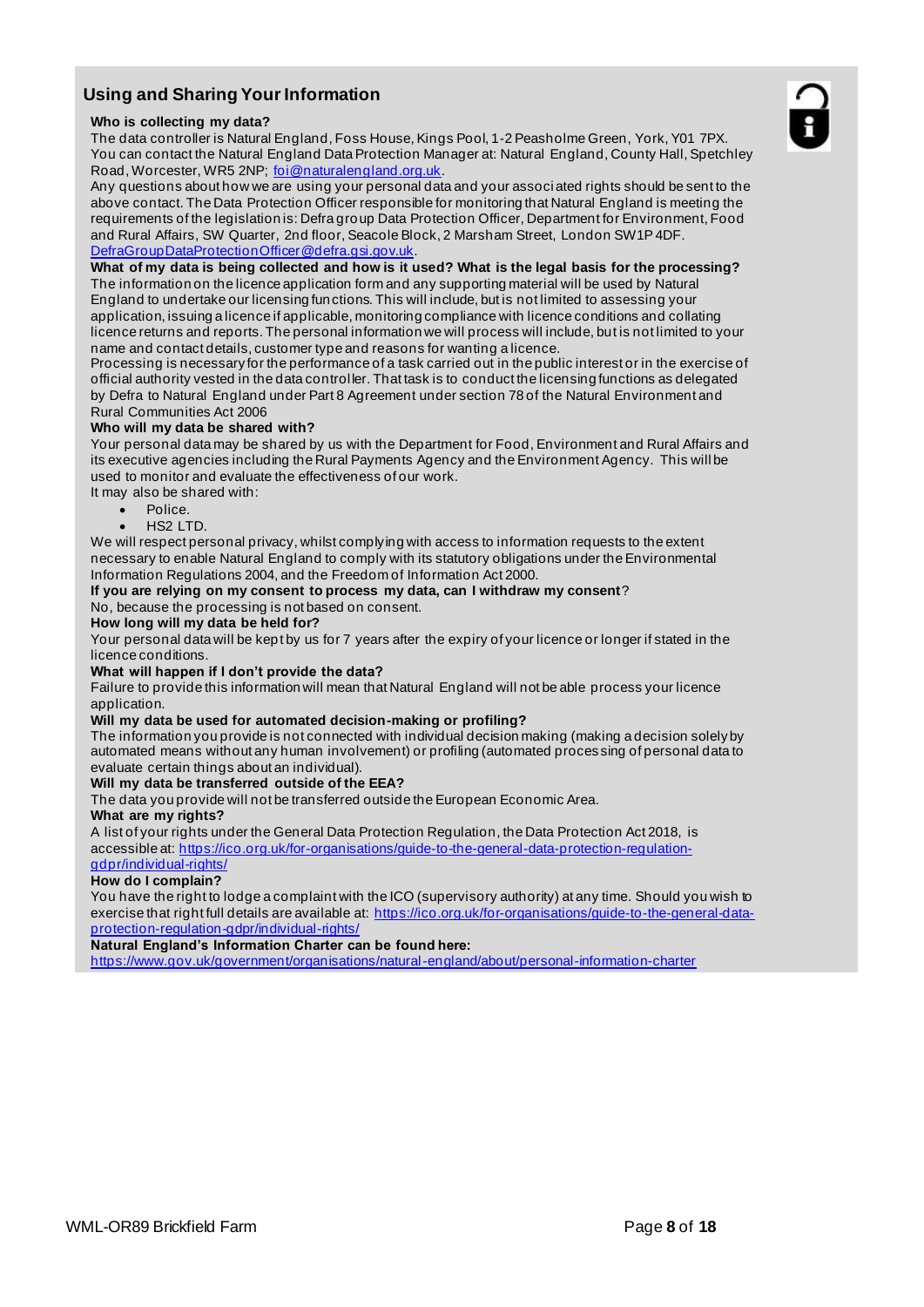# **ANNEX WML – OR89(A)**

This Annex defines the boundaries and areas of the Licensed Area – As shown on Figure C5a

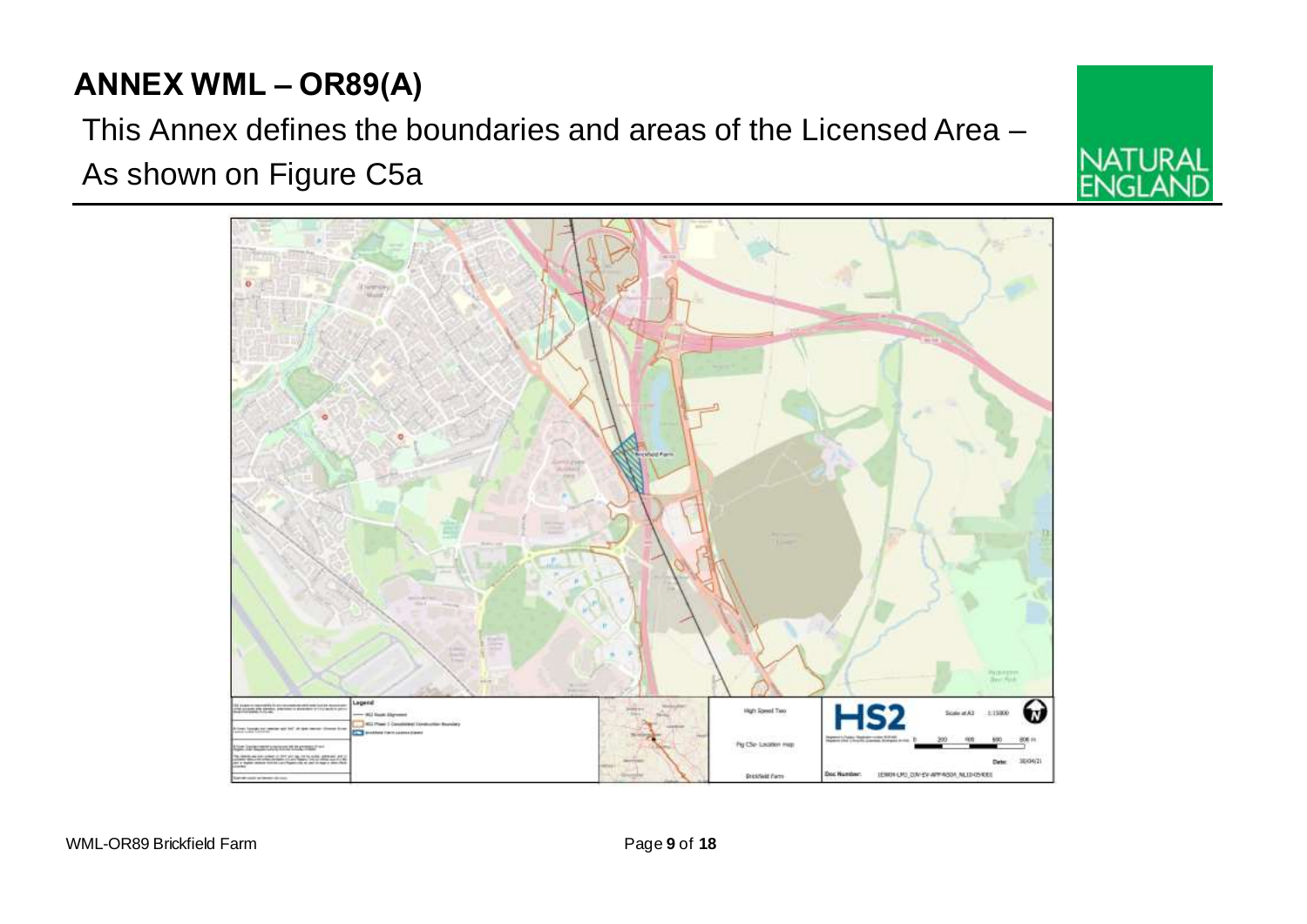# **ANNEX WML – OR89(B)**

# Permitted activities and licensed methods for bats within the Licensed Area



# **OVERVIEW**

This Annex specifies the activities and operations affecting bats that are permitted within the Licensed Area and includes relevant conditions. Surveys and inspections for bats in trees identified as having bat roost potential must be undertaken to establish whether bats are present prior to undertaking tree works. This Annex does not permit works to trees where a species of bat or roost types not covered by this licence is present.

- **Activities permitted** I. Capture
	- II. Transport
	- III. Disturb
	- IV. Damage or destroy the resting places
	- V. Damage or destroy breeding places of specified bat species (See Table 1 and Table 2 below).

This licence permits activities affecting the following roost types only: Day roosts; Transitional/occasional roosts; and Maternity roosts (see Definitions at Condition B27).

**Purpose(s) for which these activities may be conducted** Imperative reasons of overriding public interest including those of a social or economic nature and beneficial consequences of primary importance for the environment.

## **IMPORTANT**

These activities are subject to the terms and conditions set out in the main licence in addition to those in this Annex. All terms and conditions in this Annex must be fully adhered to whether or not they are identified in Table 1. Terms and conditions that have a particular relevance to an activity are identified in Table 1 for ease of reference only.

Definitions in the main licence also apply to this Annex and further definitions specific to this Annex are set out at Conditions B27 and B28.

## **Interpreting the table of permitted activities and operations**

- *Permitted activities and operations*: a brief description of each activity or operation permitted under the licence.
- *Actions made lawful by this licence:* for each activity or operation listed the presence of a corresponding 'X' indicates which acts are made lawful if conducted in accordance with the terms and conditions of this licence.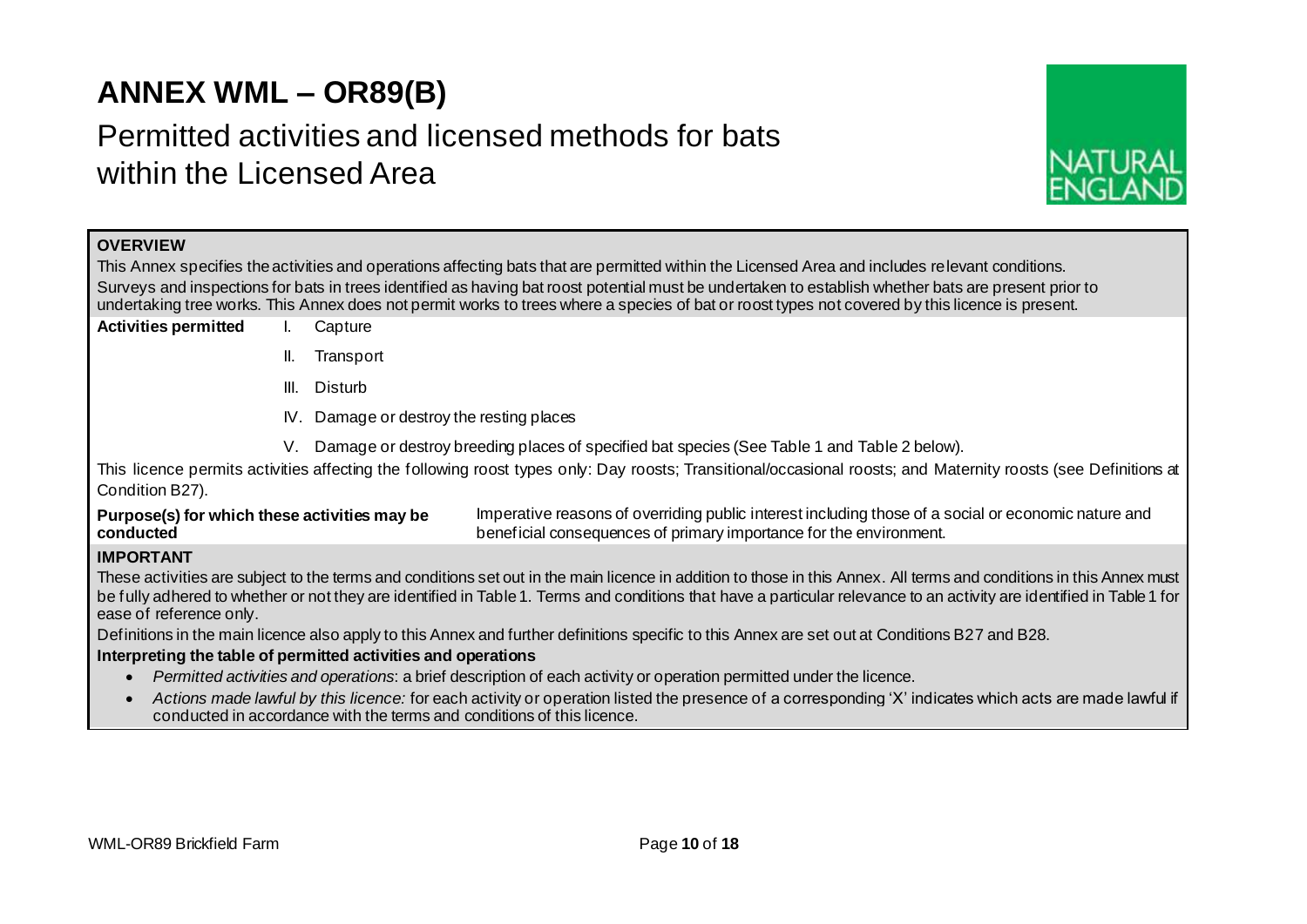| <u>rable 1. Fermitted activities and operations</u>                              |                                        |                           |                |                           |                          |                          |                           |                                                                                            |                                                                                                                                                                                                    |                                                               |
|----------------------------------------------------------------------------------|----------------------------------------|---------------------------|----------------|---------------------------|--------------------------|--------------------------|---------------------------|--------------------------------------------------------------------------------------------|----------------------------------------------------------------------------------------------------------------------------------------------------------------------------------------------------|---------------------------------------------------------------|
|                                                                                  | Actions made lawful by this<br>licence |                           |                |                           |                          |                          |                           | <b>Additional</b><br>condition No.<br>especially<br>relevant to the<br>action              | <b>Permitted</b><br>methods                                                                                                                                                                        | <b>Species</b><br>permitted                                   |
| <b>Permitted activities</b><br>and operations                                    | Capture                                | Transport                 | <b>Disturb</b> | Damage<br>resting place   | Damage<br>breeding sites | resting place<br>Destroy | breeding sites<br>Destroy |                                                                                            |                                                                                                                                                                                                    |                                                               |
| Noise, lighting and<br>vibration caused by<br>construction related<br>activities |                                        |                           | X              | $\boldsymbol{\mathsf{X}}$ | X                        |                          |                           | B1, B2, B3, B4,<br><b>B10</b>                                                              | Disturbance by<br>noise, lighting and<br>vibration                                                                                                                                                 |                                                               |
| Pre-works inspection<br>of trees                                                 | X                                      | X                         | X              | $\boldsymbol{X}$          | X                        |                          |                           | B1, B2, B3, B4,<br>B <sub>5</sub>                                                          | By hand;<br>Endoscope; Torch<br>illumination; Static<br>hand-held net;                                                                                                                             | Common pipistrelle bat,                                       |
| Roost loss through<br>tree felling                                               | X                                      | $\boldsymbol{\mathsf{X}}$ | X              | $\mathsf{X}$              | Χ                        | X                        | $\boldsymbol{\mathsf{X}}$ | B1, B2, B3, B4,<br>B5, B6, B7, B8,<br>B9, B10, B11,<br>B12, B13, B14,<br>B15, B16, 17, B18 | Exclusion by one<br>way door or valve;<br>Permanent<br>exclusion;<br><b>Destructive Search</b><br>by Soft Demolition;<br><b>Destructive Search</b><br>by Soft Felling;<br>Mechanical<br>Demolition | soprano pipistrelle bat, noctule<br>bat and brown long-eared. |

#### **Table 1: Permitted activities and operations**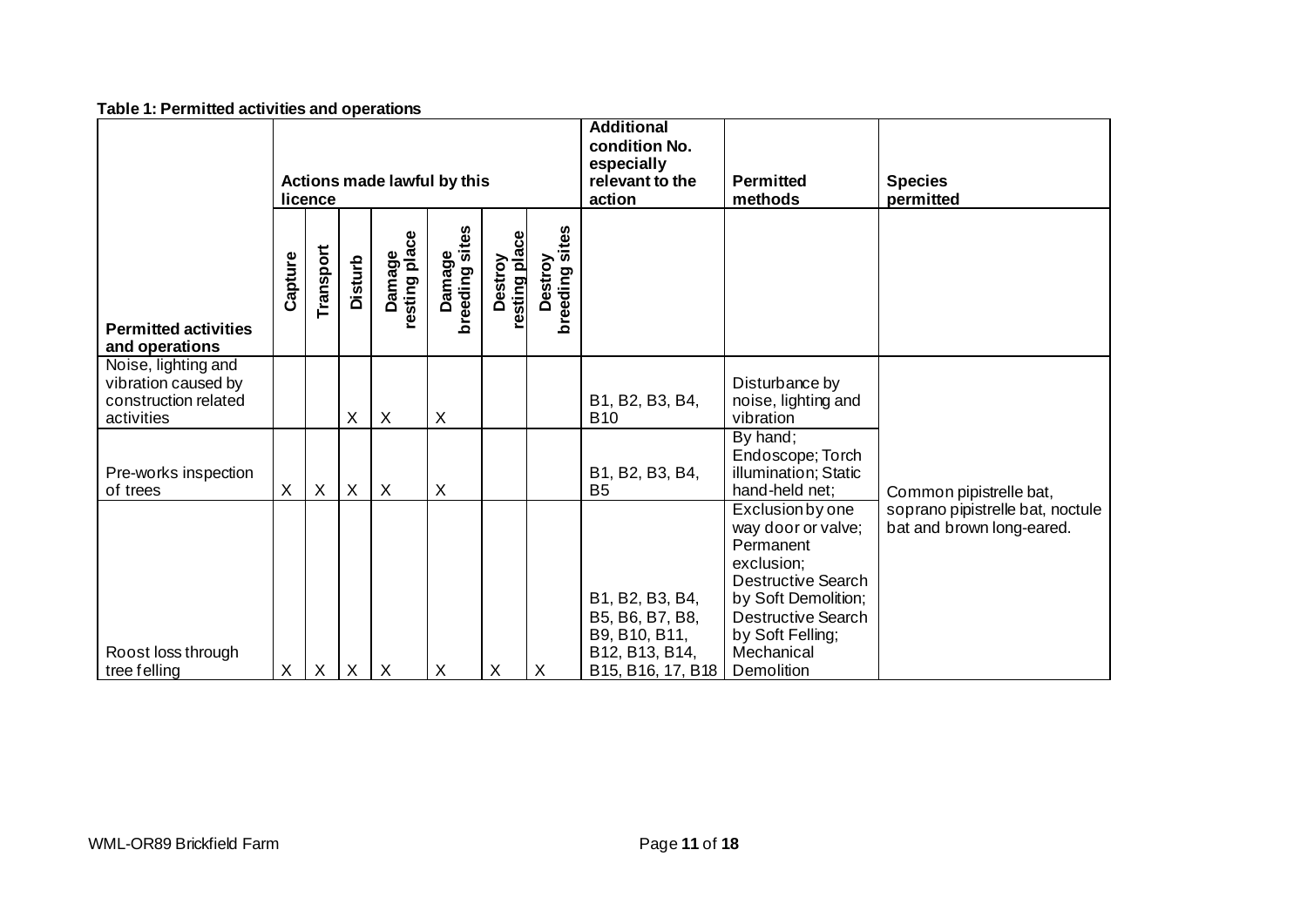### **Table 2: Licensable activities and maximum numbers:**

| <b>Species</b>          | Licensable activities and maximum numbers: |               |               |                                                 |                                             |                                                                                         |   |
|-------------------------|--------------------------------------------|---------------|---------------|-------------------------------------------------|---------------------------------------------|-----------------------------------------------------------------------------------------|---|
|                         | စ္<br>ھ<br>ت                               | ransport<br>- | 욘<br>Ò٥       | ත<br>ರಾ<br>ξij<br>Ê<br><u>ಠ</u><br>នី<br>ω<br>C | ge<br>ding<br>ខ្ព<br>ē<br>ဖိ<br>ᢐ<br>흐<br>w | <b>ာ</b><br>$\overline{\overline{\overline{\overline{5}}}}$<br>lace<br>ᢆ<br>ω<br>≏<br>o | ω |
| Common pipistrelle bat  |                                            |               | Not Specified | 0                                               | U                                           |                                                                                         |   |
| Soprano pipistrelle bat | 40                                         | 40            | Not Specified |                                                 |                                             | 11                                                                                      |   |
| Noctule bat             | 14                                         | 14            | Not Specified |                                                 |                                             |                                                                                         |   |
| Brown long-eared bat    | 14                                         | 14            | Not Specified |                                                 |                                             |                                                                                         |   |
| <b>Maximum total</b>    |                                            |               |               |                                                 |                                             | 23                                                                                      |   |

The maximum number(s) stated in the above table refers to the maximum number of individuals of the stated species that can be captured or transported under the terms of this licence and the maximum number/s of resting places (see definition B27) or breeding sites that can be damaged or destroyed under this licence (if applicable).

# **ANNEX B LICENCE CONDITIONS**

## **Working under this licence:**

- B1. This licence is only to be used in connection with the Project Description and only when alternatives recognised by the Named Ecologist or an Accredited Agent are not appropriate to the conservation of bats.
- B2. The Licensee, the Named Ecologist, Accredited Agents, the Appointed Person and Assistants must adhere to the activities and timescales agreed in the Brickfield Farm (Coleshill Pool Wood) Work Schedule**.**
- B3. The Named Ecologist or an Accredited Agent must ensure that all those involved with the licensed works understand by way of a 'tool box talk' that bats are present; the legislation relating to bats; measures that will be used to protect them; good working practices; licensed activities and what to do should bats be found. This information must be provided before any licensed works commence on site. A written record that this has been undertaken, and that it covers the above points, must be kept by the Named Ecologist or Accredited Agent and made available to Natural England or any police officer on request.

## **Methodology:**

B4. All relevant animal welfare legislation must be complied with at all times.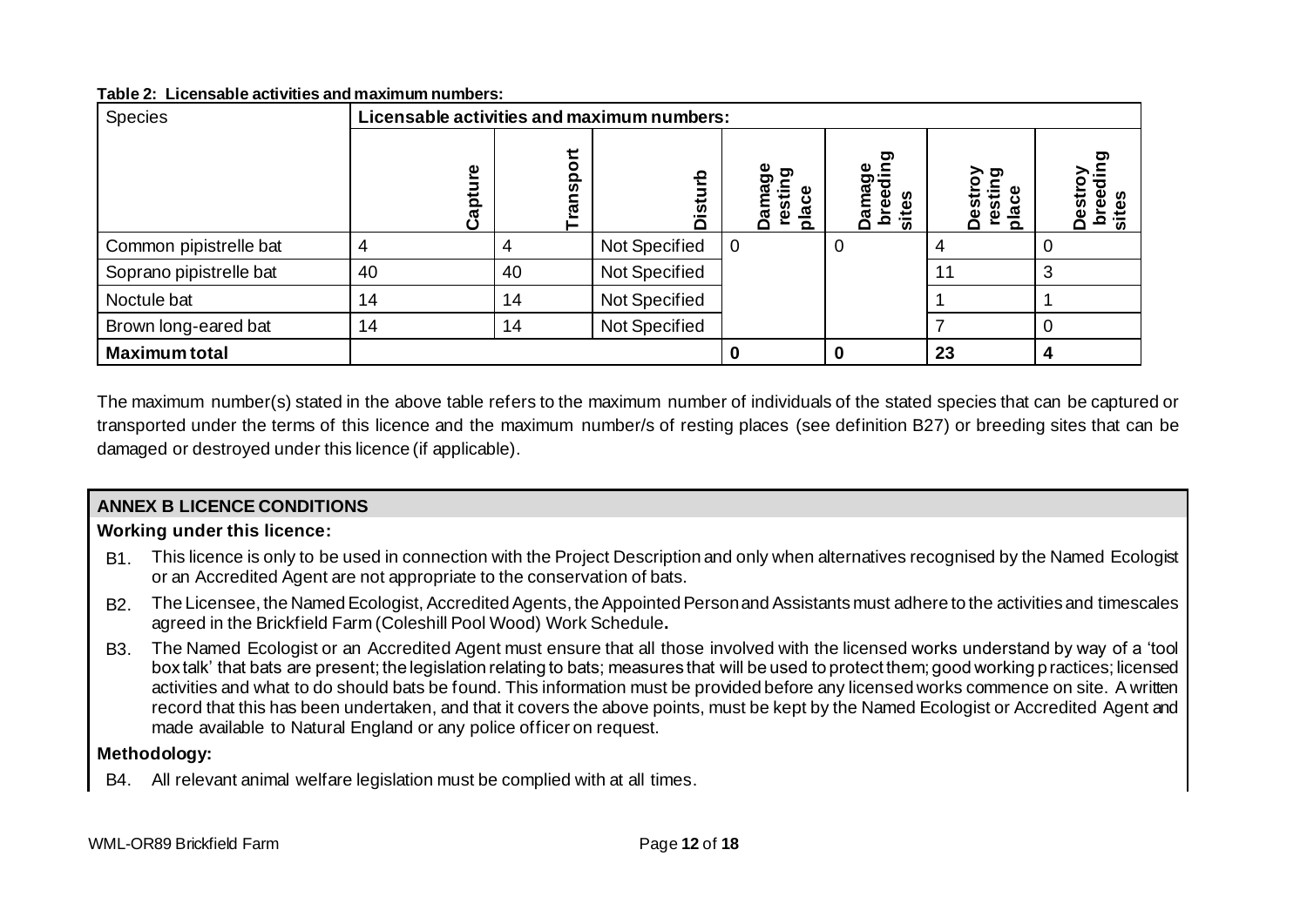- B5. All works must be undertaken using best practice methodology to ensure minimal risk to bats. Persons acting under this licence must abide by the advice on excluding bats, handling bats and working in bat roosts in the most up to date edition of the *"Bat Mitigation Guidelines"* and the *"Bat Workers Manual"*. "*The Bat Survey - Good Practice Guidelines*" are available from the BCT website. You are expected to check whether this guidance has been updated and if so, to ensure that you act in accordance with the most up to date version. In addition to this:
	- a) The use of endoscopes, artificial light from torches, Destructive Search by Soft Demolition (see Definition in Annex Condition B28) temporary obstruction of roost access, temporary or permanent exclusion methods (including installation) and use of static hand held nets must only be undertaken or directly supervised by the Named Ecologist, or an Accredited Agent.
	- b) Where capture and/or handling of bats are necessary, only the Named Ecologist, Accredited Agent, or an Assistant may do so. Capture/handling/exclusion of bats must only be undertaken in conditions suitable for bats to be active.
	- c) Where bats are discovered and taken under this licence they must either be relocated to a suitable roost for the species, or where bats are held this must be done safely and bats released on site at dusk in, or adjacent to, suitable foraging/ commuting habitat in safe areas within or directly adjacent to the pre-works habitat. Where a bat is unexpectedly discovered in adverse weather conditions, condition B14 must be followed.
	- d) Endoscopes and handheld nets are only to be used to assist with the locating and capture of bats.
	- e) Temporary and permanent exclusion must be carried out using techniques specified in the most up to date edition of the '*Bat Workers Manual*'. If one-way exclusion devices are to be used, each device must remain in position for a period of at least 5 consecutive days/ nights throughout a spell of suitable weather conditions, or longer until these conditions prevail.
	- f) Prior to destructive works, an inspection using torches and/or an endoscope must be performed internally to search for the presence of bats. If any bat species covered by this licence is found and is accessible, each will be captured by gloved hand or hand-held net, given a health check and then each placed carefully inside a drawstring, calico cloth holding bag or similar for transport.
	- g) Following inspection and exclusion operations, the removal of any feature with bat roost potential, will be only performed by hand and under direct ecological supervision. Where applicable, materials will be removed carefully away and not rolled or sprung to avoid potential harm to bats. The undersides of materials will be checked by the Named Ecologist or Accredited Agent for bats that may be clung to them before removal.
- B6. For trees that are safe to climb and that possess Potential Roosts Features (PRFs) that can be accessed, pre-felling climbing inspections will be undertaken no more than three days prior to tree felling. For known roosts and PRFs consisting of cavities (or similar), Destructive Search by Soft Felling (see Definition in Annex Condition B28) will take place on the same day as the pre-felling inspection.
- B7. For PRFs confirmed as containing no bats, the PRF will be immediately felled or made unsuitable for bats. Materials used for soft blocking must be appropriate for intended purposed and not risk entrapping or capturing bats or other wildlife.
- B8. For PRFs that contain bats, bats will be removed in line with the procedures specified in Condition B5 above.
- B9. Should bats be discovered inside a tree and cannot be successfully captured due to the nature of the roost feature, climbers will withdraw. In this circumstance, during the active bat season (April-October), an emergence survey followed by dawn re-entry survey in suitable weather conditions will be undertaken in relation to the confirmed roost (using infrared (IR) cameras) to identify when bats have left the roost and not re-entered. This will be followed by tree climbing and soft blocking of the roost prior to felling. If tree climbing is not possible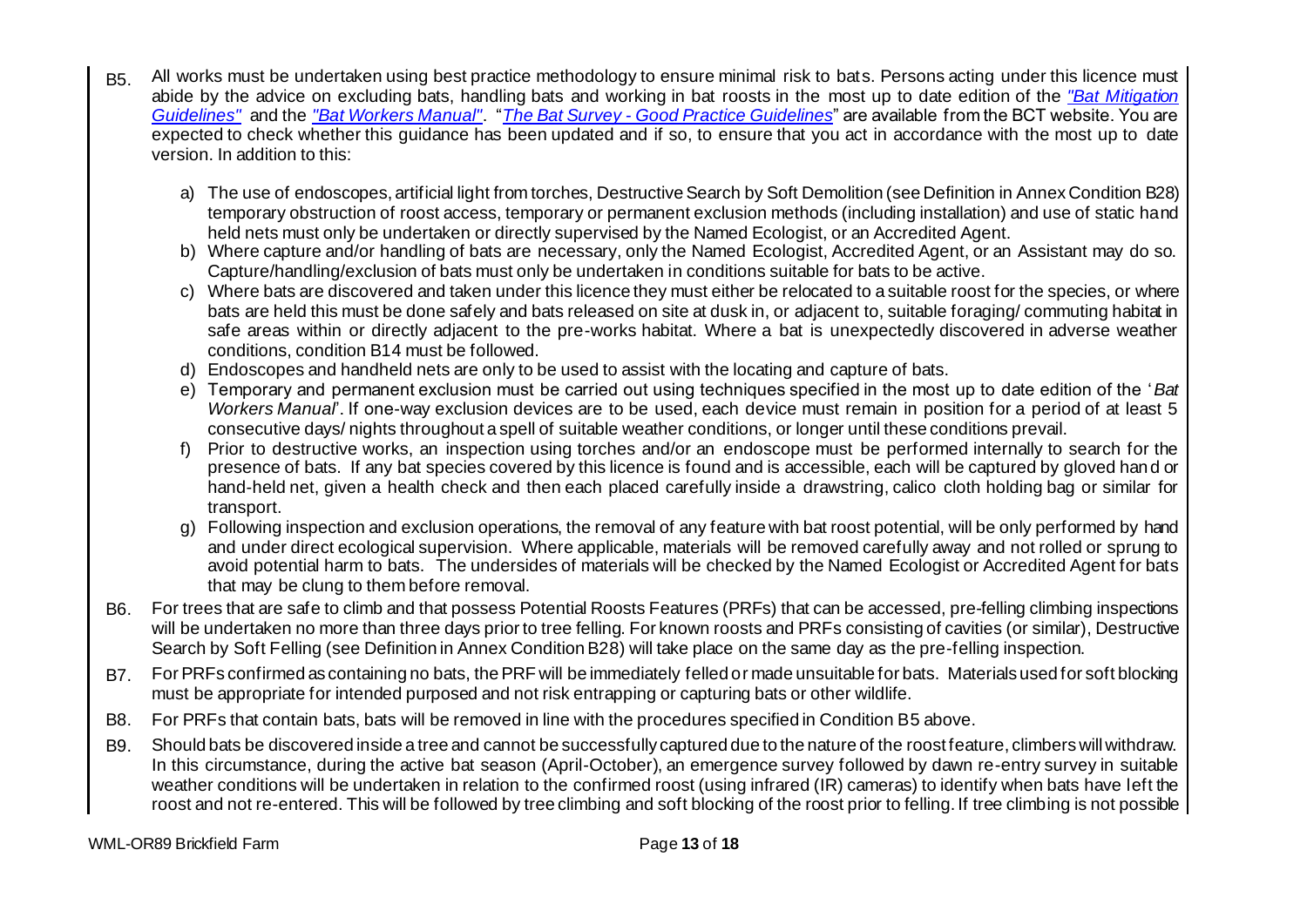the tree must undergo a Destructive Search by Soft Felling (see Definition in Annex Condition B28).

**Impacts**:

B10. Disturbance of bats and damage and/or destruction of bat roosts will be limited to those trees shown on the Brickfield Farm (Coleshill Pool Wood) Bat Impacts Maps.

# **Undertaking works on roosts under this licence:**

- B11. A written record must be kept of capture and exclusion efforts undertaken, including weather conditions (including over-night minimum temperature and rainfall), numbers and species of bats captured/taken and duration of exclusion process.
- B12. Destructive Searches by soft felling (See Definition in Annex Condition B28) may only be carried out when it is dry and mild and after temperatures have not dropped below 8°C for 4 days.
- B13. Licensable activities impacting satellite, maternity and hibernation roosts (see Definition in Annex Condition B27) must not be undertaken while the roost is in use for these purposes. Where the roosts are excluded ahead of seasonal use, appropriate compensation (if required) must be in place and available for use prior to exclusions taking place.
- B14. If individual bats are discovered unexpectedly, including during periods of adverse weather, then the following steps must be taken:
	- a) Works to that feature/structure/building must stop immediately. If the Named Ecologist or an Accredited Agent is not on site, he/she must be contacted immediately to attend the site.
	- b) Do not expose the bat or cause it to fly out of the roost on its own accord.
	- c) The bat must only be handled by the Named Ecologist or an Accredited Agent unless it is in immediate danger. The bat must be carefully placed in a lidded ventilated box with a piece of clean cloth and a small shallow container with some water. The box must be kept in a safe, quiet location.
	- d) Care must be taken to avoid rousing the bat during transfer to a suitable location which may be a suitable hibernation box or other alternative roost constructed, providing a safe, quiet environment with stable, suitable temperature and relatively high humidity, safe from further disturbance.
	- e) The Named Ecologist must re-assess the structure and determine whether works can continue under this licence, or whether a modification to the licence is required before works re-commence. A written record must be kept of this decision and made available to Natural England or any police officer on request. This incident must also be reported on the licence return form.
	- f) Any underweight or injured bats must be taken into temporary care by an experienced bat carer and looked after until such time that the bat can be transferred to a suitable replacement roost at the same site, or weather conditions are suitable for release at the same site.
- B15. Natural England must be notified in writing, to HS2wildlifelicensing@naturalengland.org.uk, within the relevant period identified in Table 3 below depending on the species and number of bats encountered.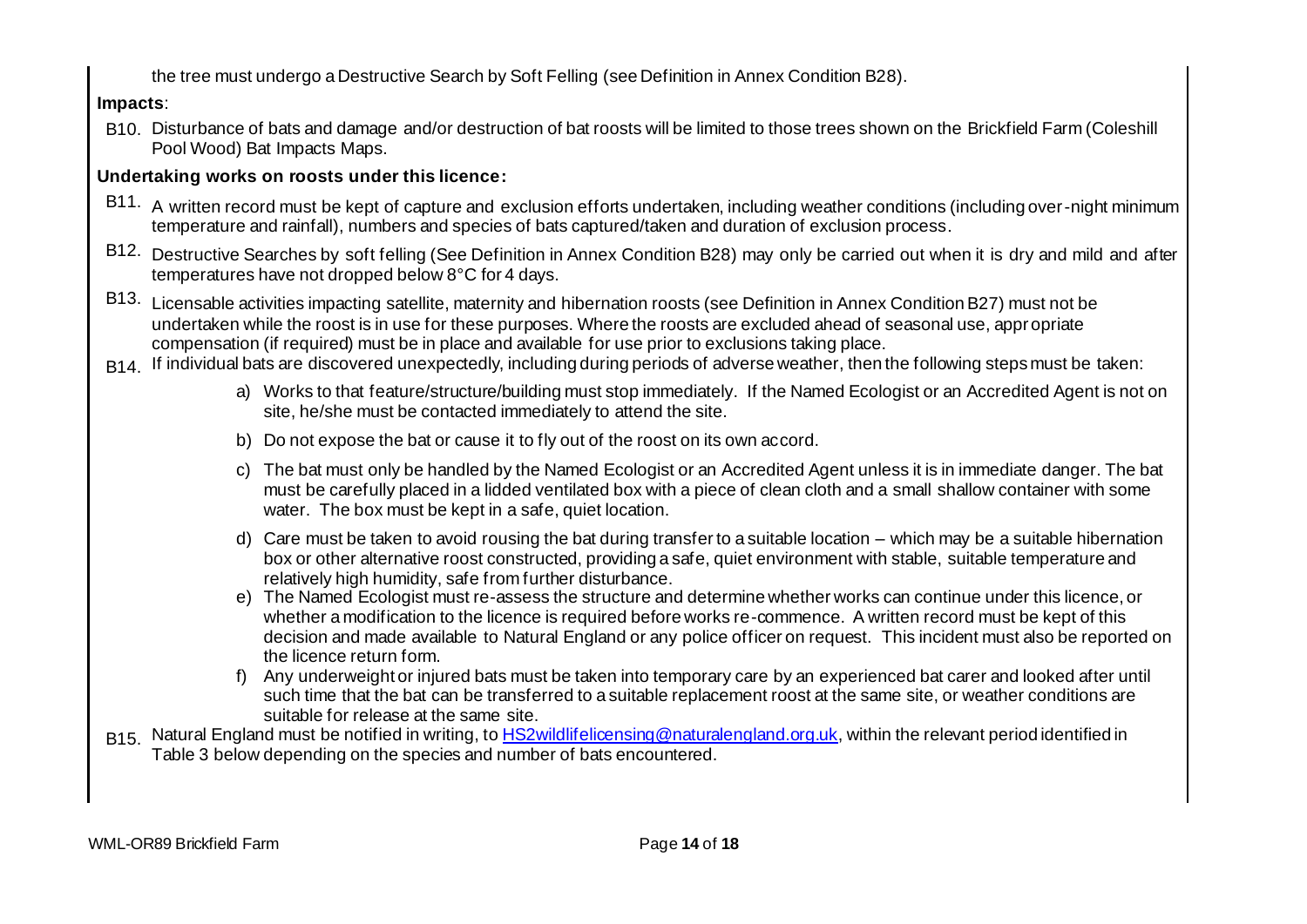## **Table 3. Notification periods based on species and number encountered**

| <b>Species</b>            | Number of bats        | Notification period to NE | Number of bats        | Notification period to NE |
|---------------------------|-----------------------|---------------------------|-----------------------|---------------------------|
|                           | encountered per roost |                           | encountered per roost |                           |
| Brown long-eared          | Less than 5           | within 5 working days     | 5 or more             | 48 hours                  |
| <b>Noctule</b>            | Less than 5           | within 5 working days     | 5 or more             | 48 hours                  |
| <b>Common Pipistrelle</b> | Less than 10          | within 5 working days     | 10 or more            | 48 hours                  |
| Soprano Pipistrelle       | Less than 10          | within 5 working days     | 10 or more            | 48 hours                  |

B16. Provision must be made for prompt assistance to deal with any injured bat. Any injured or dead bats must be reported to Natural England on the licence return form.

B17. Mechanical Demolition (see Definition in Annex Condition B28) of a structure must only take place after the structure been declared free of bats by the Named Ecologist or Accredited Agent.

B18. If individual bats are discovered unexpectedly, including during periods of adverse weather, then the following steps must be taken:

a) Works to that feature/structure/building must stop immediately. If the Named Ecologist or an Accredited Agent is not on site, he/she must be contacted immediately to attend the site.

b) Do not expose the bat or cause it to fly out of the roost on its own accord.

c) The bat must only be handled by the Named Ecologist or an Accredited Agent unless it is in immediate danger. The bat must be carefully placed in a lidded ventilated box with a piece of clean cloth and a small shallow container with some water. The box must be kept in a safe, quiet location.

- d) Care must be taken to avoid rousing the bat during transfer to a suitable location which may be a suitable hibernation box or other alternative roost constructed, providing a safe, quiet environment with stable, suitable temperature and relatively high humidity, safe from further disturbance.
- e) The Named Ecologist or an Accredited Agent must re-assess the structure and determine whether works can continue under this licence, or whether a modification to the licence is required before works re-commence. A written record must be kept of this decision and made available to Natural England or any police officer on request. This incident must also be reported on the licence return form.
- f) Any underweight or injured bats must be taken into temporary care by an experienced bat carer and looked after until such time that the bat can be transferred to a suitable replacement roost at the same site, or weather conditions are suitable for release at the same site.

# **Compensation and mitigation:**

B<sub>19</sub>. All compensation features as shown on Figure E3 must be erected or created adjacent to the impacted areas under the direct supervision of the Named Ecologist or Accredited Agent.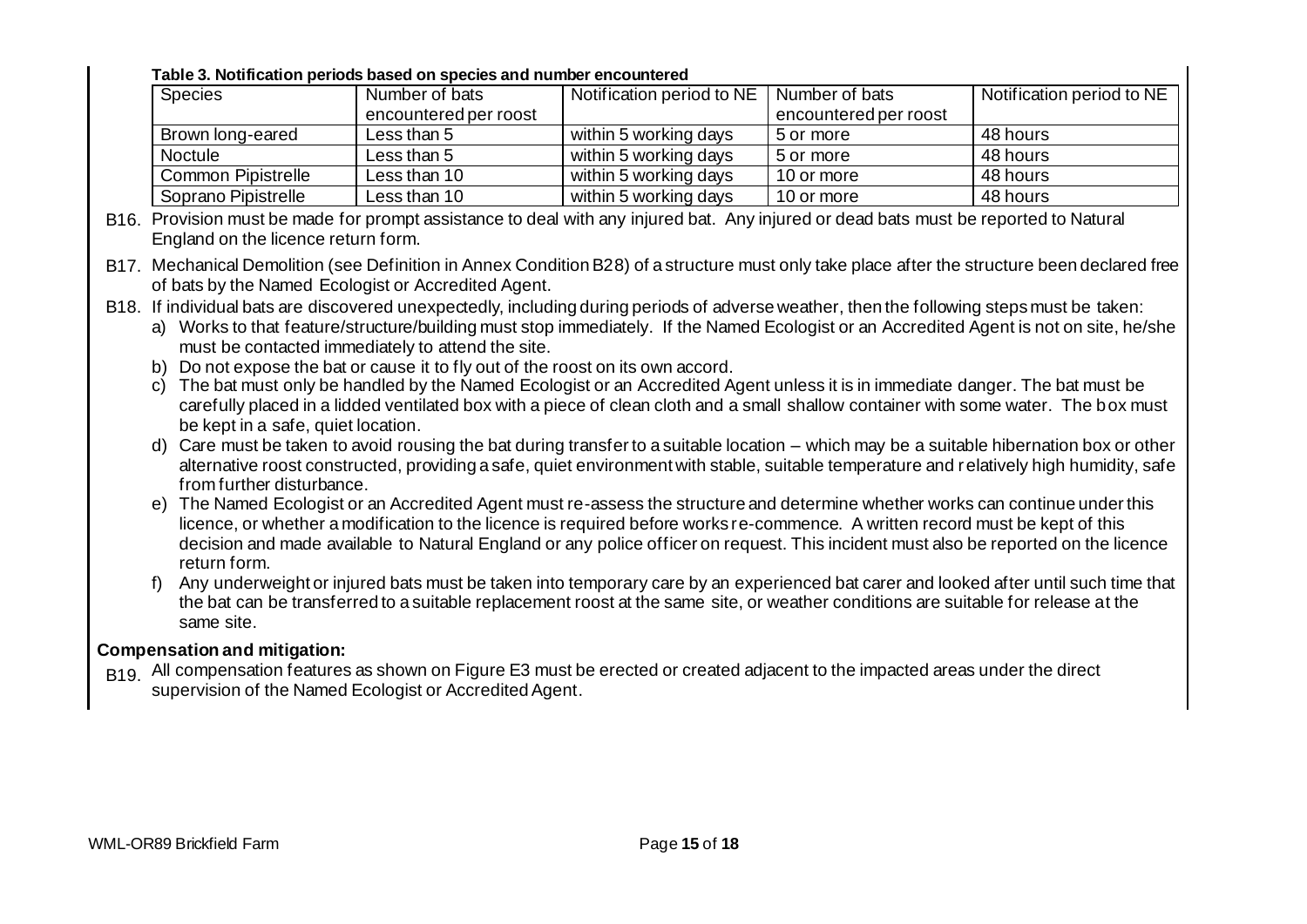B20. Bat roost mitigation features must be provided in accordance with the ratios set out in Table 4 below.

# **Table 4. Provision of bat roost mitigation features as specified on Figure E3.**

| <b>Roost feature type (Existing confirmed roost or Potential Roost)</b><br>Feature (PRF))                                                                           | Minimum replacement ratio<br>(roost mitigation feature: roost or tree lost) |
|---------------------------------------------------------------------------------------------------------------------------------------------------------------------|-----------------------------------------------------------------------------|
| Used by brown long-eared bat (any roost other than maternity<br>roost or hibernation roost)                                                                         | 10 bat boxes                                                                |
| Used by brown long-eared specifically designed hibernation roost                                                                                                    | 2 bat boxes                                                                 |
| Used by common pipistrelle bat and soprano pipistrelle bat (any<br>roost other than maternity roost or hibernation roost)                                           | 4 bat boxes and 16 bat boxes respectively                                   |
| Used by soprano pipistrelle bat specifically designed<br>mating/maternity roost                                                                                     | 4 bat boxes                                                                 |
| Used by noctule bat (any roost other than maternity roost or<br>hibernation roost)                                                                                  | 2 bat boxes                                                                 |
| Used by noctule bat specifically designed mating/maternity roost                                                                                                    | 2 bat boxes                                                                 |
| Mitigation for data deficient trees (any roost other than maternity<br>roost or hibernation roost)                                                                  | 8 bat boxes                                                                 |
| Mitigation for data deficient trees specifically designed maternity<br>roost                                                                                        | 2 bat boxes                                                                 |
| <b>Subtotal</b>                                                                                                                                                     | 50 bat boxes                                                                |
| Roost mitigation features to be created on/within a bat tower as<br>described in Appendix E and shown on Figure E3.                                                 | 35 RMFs to be created                                                       |
| The creation of veteran features on retained mature trees in<br>Coleshill and Bannerly Pool SSSI as described in Appendix E<br>and shown on Figure E3.              | At least x13 RMFs to be created                                             |
| The creation of Potential Roost Features (PRFs) to be created for<br>the long-term within the 3ha of planting as described in Appendix<br>E and shown on Figure E3. | At least x50 RMFs to be created                                             |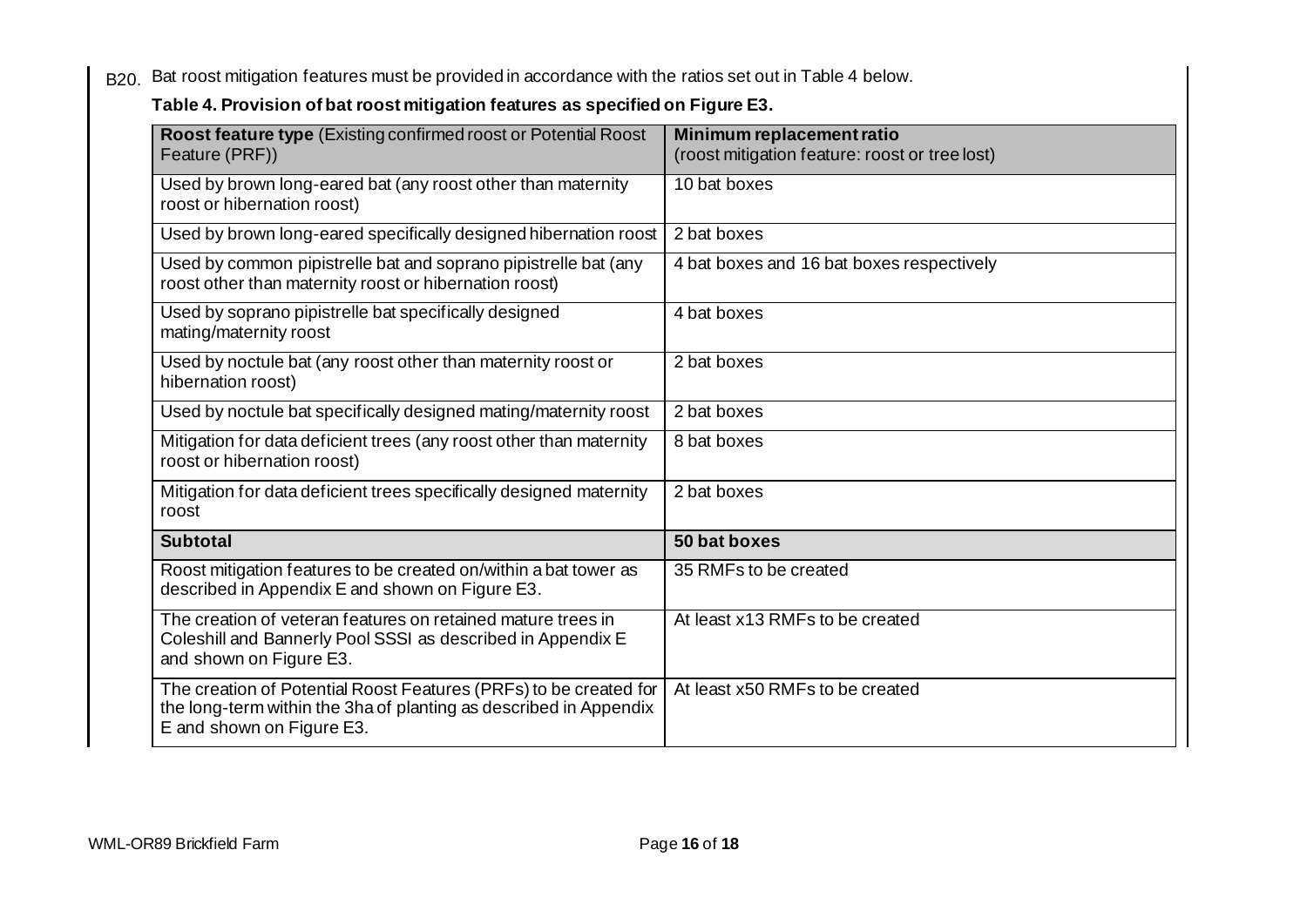B21. A roost mitigation feature may comprise either a suitable bat box, an existing PRF on a felled tree which has been relocated to an adjacent enhancement area (i.e. a 'monolith' if laid on the ground) or a new 'veteranised' feature created within either a retained tree or on a felled and relocated monolith.

# **Post-development site maintenance and habitat management requirements:**

- B22. Maintenance of bat boxes must comply with the HS2 Technical Standard Ecological Monitoring Strategy (ECMS) (ref: HS2-HS2-EV-STR-000-000029 C01 dated October 2018).
- B23. In accordance with the Environmental Minimum Requirements (see Definitions) for HS2 Phase One, the licensee must submit to Natural England the Ecology Site Management Plan (ESMP) for Brickfield Farm (Coleshill Pool Wood) (Doc ref:1EW04-LMJ\_DJV-EV-PLN-NS01\_NL01-040002), for review and approval, at draft stage and any future versions.

# **Post-development monitoring and reporting requirements:**

- B24. Post-impact bat population monitoring must be implemented, in accordance with section E4.2b of the Brickfield Farm (Coleshill Pool Wood) Method Statement, Brickfield Farm (Coleshill Pool Wood) Bat Habitat Management and Monitoring Plan and E5b of the Brickfield Farm (Coleshill Pool Wood) Work Schedule (see definitions above).
- B25. An annual monitoring report outlining the results of monitoring and an assessment of any significant impacts must be submitted annually to Natural England following the completion of all specified methods in each calendar year for the duration of monitoring works (see Condition 11 of the licence).
- B26. It is a condition of this licence that the following reports are completed and returned to Natural England as specified:
	- I. Report of action within 14 days (two weeks) after the expiry of the licence;
	- II. Interim annual reports.
	- III. Report on the Conservation Status of the bat species present within Brickfield Farm (Coleshill Pool Wood) during the operational phase to be submitted to Natural England for review. This should be after the monitoring in year 8 has been completed.

## **Definitions used in this annex:**

- B<sub>27</sub>. For the purpose of this licence the following roost types are defined as:
	- a. **Day roost**: a place where individual bats, or small groups of males, rest or shelter in the day but are rarely found by night in the summer.
	- b. **Night roost**: a place where bats rest or shelter in the night but are rarely found in the day. May be used by a single individual on occasion or it could be used regularly by the whole colony.
	- c. **Feeding roost**: a place where individual bats or a few individuals feed during the night but are rarely present by day.